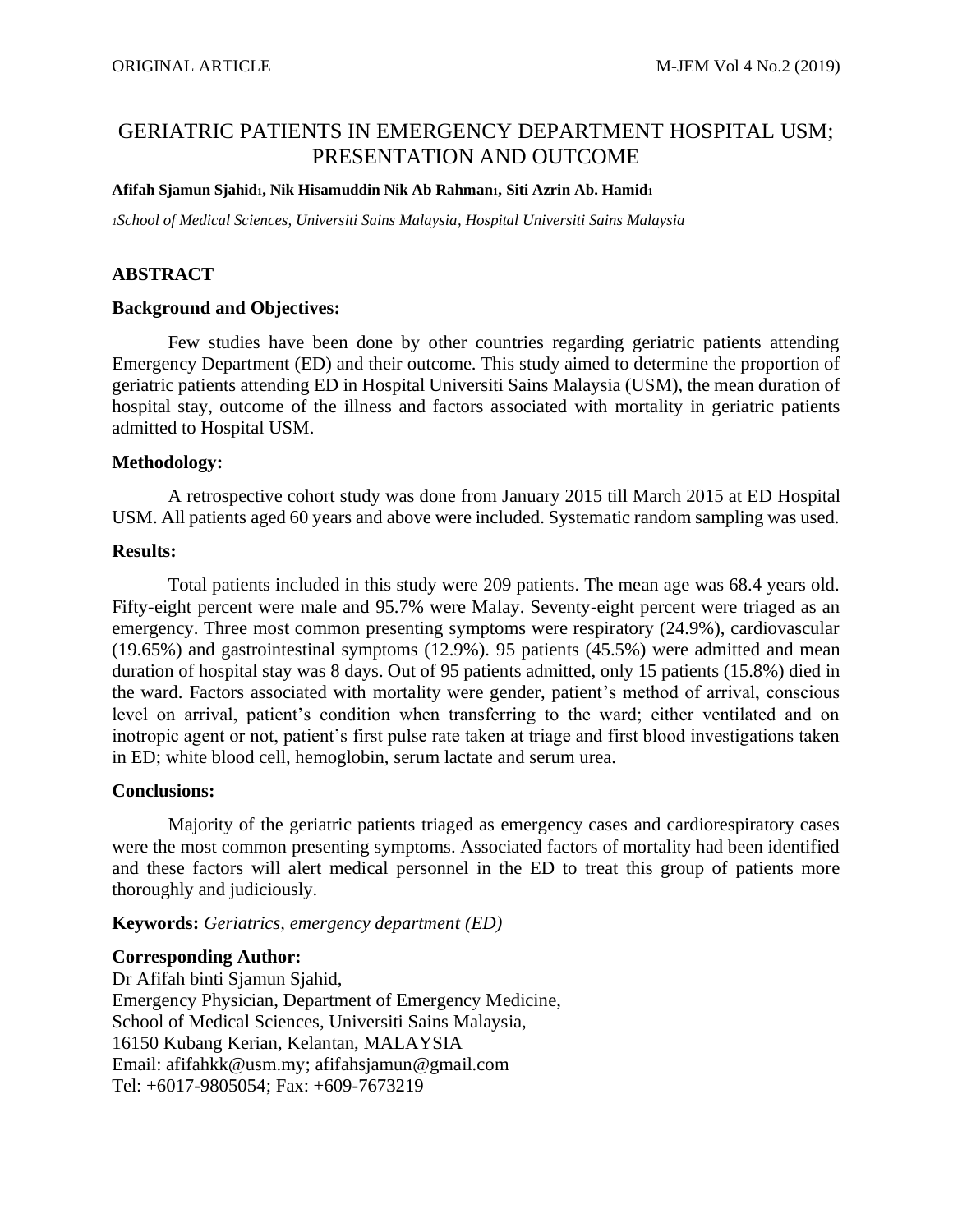# **INTRODUCTION**

Ageing can be defined as a biological, sociological, economic and chronological phenomenon. Most developed countries have accepted the chronological age of 65 years as a definition of 'elderly' or older person, but this does not adapt well to the situation in developing countries. At the moment, United Nations and Ministry of Health's Malaysia recommends people aged 60 years and above to refer as the elderly or ageing population1.

In 2015, world population reached 7.3 billion, with 12.3% of it consist of elderly more than 60 years of age. Globally, the number of elderly person more than 60 years old is expected to increase more than double by year 2050 and more than triple by year 21002. Department of Statistics Malaysia mentioned that in 2016, the total population of Malaysia was estimated at 31.7 million people, and 6 percent of it consist of the elderly population, with an increment of 0.2 percent each year3. Ageing is a triumph of development. People are living longer because of better nutrition, sanitation, health care, education and economic well-being.

Changing global demography is resulting in older people presenting to ED in greater numbers than ever before4. They usually present with acute and ill condition and are more likely to be admitted to hospital. Atypical clinical presentation of illness, a high prevalence of cognitive disorders, and the presence of multiple comorbidities complicate their evaluation and management<sub>5,6</sub>.

As Malaysia ages, its health and social care systems will have to adapt to a changing pattern of disease and illness. The health care system in this country is primarily geared towards short term care hospitalization, otherwise the elderly patients usually have multiple chronic diseases that require long term care management and

hospitalization<sub>7</sub>. A comprehensive restructuring of the health care system is required for Malaysia to handle the rising tides of illness and disability associated with ageing population8. Malaysia will need to develop sufficient expertise in acute Geriatric Medicine9,10, a specialty that focuses on health care of elderly people, which aims to promote health by preventing and treating diseases and disabilities in older adults.

Few studies had been done by other countries regarding geriatric patients attending ED in their hospitals. A study by Liu et al from China found out that three most common causes of geriatric emergencies were respiratory disease, cardiovascular disease and neurological disease11. However, in a rural hospital in Nigeria, acute malaria, hypertensive crises syndrome, and acute hypertensive heart failure were the three most common causes of geriatric emergencies12. The difference in the common causes of geriatric emergencies between these two countries can be explained by differences in geographical and developmental status of the country11.

There are also few studies regarding factors affecting mortality in elderly patients admitted to hospital. A study by Ponzetto et al in 2003 found out risk factors associated with in-hospital mortality included functional impairment (activities of daily living), medical conditions such as cerebrovascular disease and cancer, and electrolytes abnormalities such as albumin and creatinine13. Another study by Ayaz et al concluded that advanced age, poor general status, multiple comorbidities and electrolyte abnormalities were the predictors of mortality. They noted the most common comorbidities are cardiovascular disease, diabetes mellitus and hypertension. Electrolyte abnormalities such as hypoglycemia, hypoalbuminemia, hyponatremia, hypernatremia and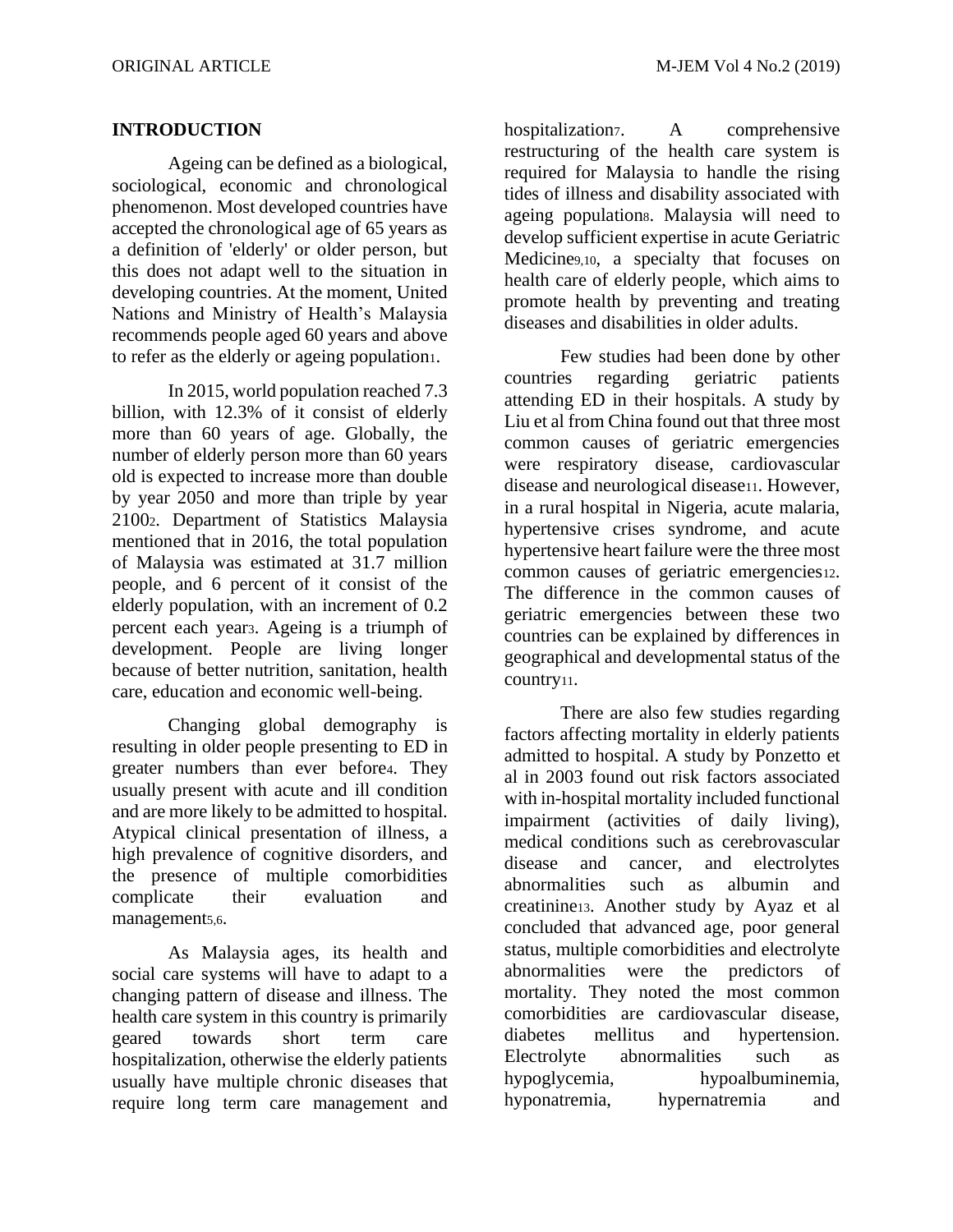hyperkalemia are associated with increased mortality in the hospitalised elderly patients14.

Recently, a study by Mokhtar et al in 2015 was about utilisation of the ED by older residents in Kuala Lumpur, Malaysia, compared with younger patients. They made a conclusion that older patients were more likely to attend the ED and require investigations, procedures and hospital admission15. Until present, there is no proper study done in Malaysia about demographic data and factors associated with mortality in admitted geriatric patients, so by doing this study, we can predict the outcome of geriatric patients once they stepped into our ED. This prediction is important so we can treat them thoroughly and systematically.

This study aims to determine the proportion, mean length of stay in hospital and outcome of the illness in geriatric patients admitted to Hospital USM through ED, and also to identify factors associated with mortality during admission.

# **METHODS**

This study was a retrospective cohort study from January 2015 till March 2015. All patients aged 60 years and above and attended ED Hospital USM were included in this study. Patients transferred to other hospital, took At Own Risk (AOR) discharge in the ward, died in ED or died in the ward after 30 days of admission to Hospital USM were excluded in this study. By using PS sample size calculation software, the sample size for this study was 199 patients. Systematic random sampling was used as more than 2000 geriatric patients came to ED during the study period. Every ten geriatric patients visiting ED, one patient will be chosen for the study. A total of 209 patients had been included in this study.

Demographic and clinical data such as age, gender and race were obtained. The patient was triaged either emergency (red and yellow zone) or non-emergency (green zone) case. Details such as patient's presenting symptom, disposition (either admitted or discharged), duration of hospital stay and outcome of the illness (either discharged alive or death in the ward) were recorded. Patient's method of arrival, conscious level on arrival, past medical history (underlying comorbidities), vital signs on arrival, blood investigations on arrival and patient's condition during admission (ventilated or not, on inotropes or not) were also recorded, to look for factors affecting mortality in hospitalised geriatric patients.

The study was approved by the Human Research Ethics Committee USM (USM/JEPeM/15090298). The permission from Director of Hospital USM was obtained to review the medical records. All data were managed and analyzed by IBM Corp. Released 2013. IBM SPSS Statistics for Windows, Version 22.0. Armonk, NY: IBM Corp. Descriptive statistics were expressed as frequency and percentage for categorical variables and mean and standard deviation for numerical variables. Independent categorical variables were compared using Chi-Square test. Paired group comparisons were performed using an Independent t-test or Mann-Whitney test for numerical variables. A  $p$  value of <0.05 was considered as statistically significant for all statistical analyses in this study and will be applied to determine the associated factors of mortality in hospitalised geriatric patients.

# **RESULTS**

Total patients included in this study were 209 patients. The mean age was 68.4 years old, with age range from 60 till 106 years old. Fifty eight point nine percent were male and 95.7% were Malay. Only 5 patients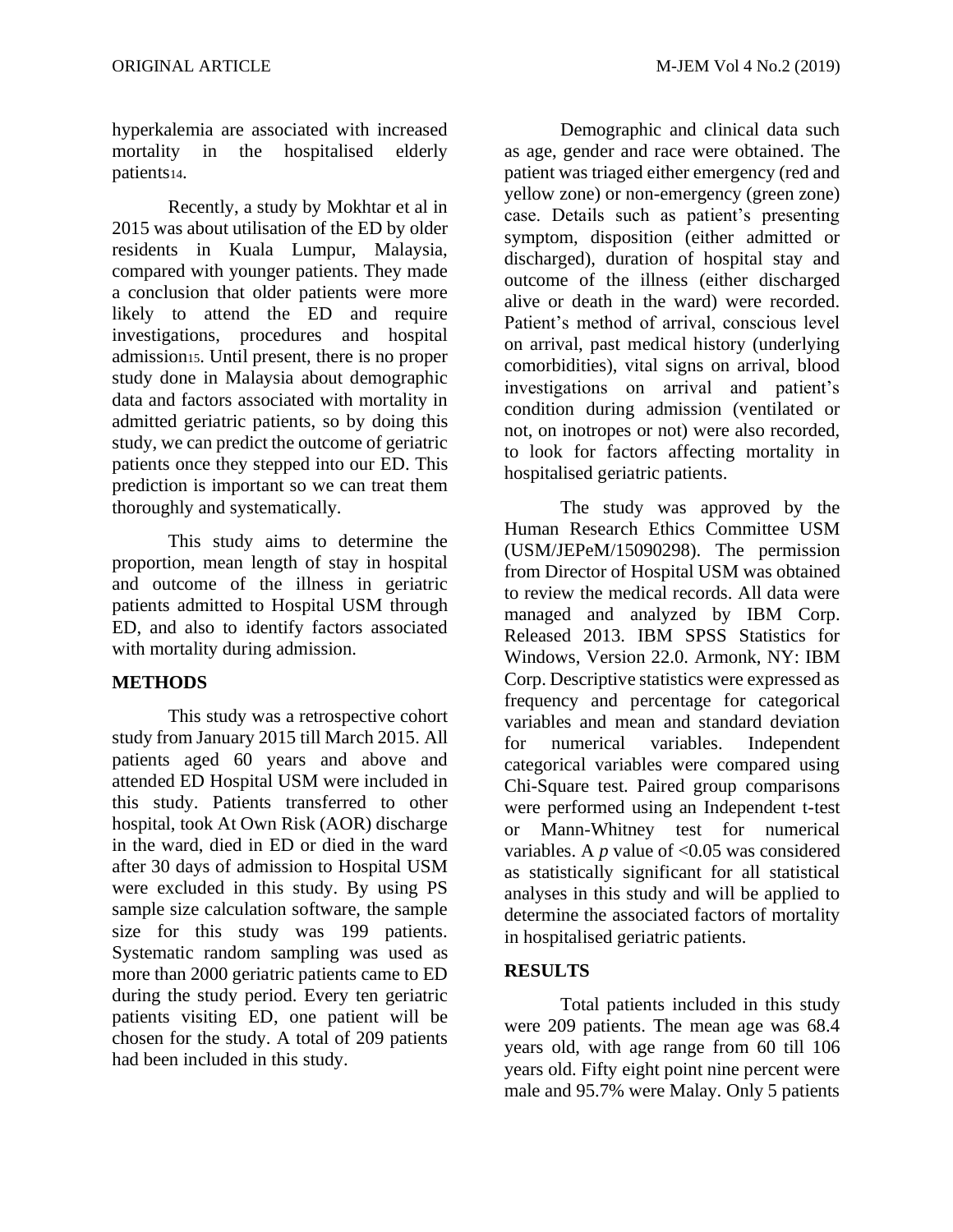(2.4%) were Chinese and the other were Siamese. A total of 70.8% were triaged as an emergency; with 19.6% were red zone cases, while 51.2% were yellow zone cases. Three most common presenting symptoms were respiratory (24.9%), cardiovascular (19.65%) and gastrointestinal symptoms (12.9%). Out of 209 patients studied, 95 patients (45.5%) were admitted. Mean duration of hospital stay was 8 days (mean 7.57, SD 12.97). From 95 patients admitted, 80 patients (84.2%) were discharged from ward alive. Only 15 patients (15.8%) died in the ward. Cause of death include septicemic shock (7 patients, 46.7%), cardiogenic shock (3 patients,

20.0%), advanced malignancy (3 patients, 20.0%) and spontaneous ICB (2 patients, 13.3%). Factors associated with mortality in hospitalized geriatric patients were gender (p  $= 0.009$ ), patient's method of arrival (p  $=$ 0.001), conscious level on arrival ( $p < 0.001$ ), patient's condition when transferring to the ward; either ventilated ( $p = 0.014$ ) and on inotropic agent ( $p < 0.001$ ) or not, patient's first pulse rate taken at triage ( $p < 0.001$ ) and first blood investigations taken in ED; white blood cell (WBC) ( $p = 0.007$ ), haemoglobin  $(p = 0.019)$ , serum lactate  $(p < 0.001)$  and serum urea ( $p = 0.036$ )

| Table I : General characteristics of the patients. $(n=209)$ |  |  |  |  |  |
|--------------------------------------------------------------|--|--|--|--|--|
|--------------------------------------------------------------|--|--|--|--|--|

| <b>Characteristics</b>    | n( %)           |
|---------------------------|-----------------|
|                           |                 |
| Age, years (mean, SD)     |                 |
|                           | $68.4 \pm 6.95$ |
| Gender                    |                 |
| Male                      | 123 (58.9)      |
| Female                    | 86(41.1)        |
| Race                      |                 |
| Malay                     | 200 (95.7)      |
| Chinese                   | 5(2.4)          |
| Siamese                   | 4(1.9)          |
| Triage                    |                 |
| Emergency                 | 148 (70.8)      |
| Non-emergency             | 61(29.2)        |
| Presenting symptom        |                 |
| Respiratory symptom       | 52 (24.9)       |
| Cardiovascular symptom    | 41 $(19.6)$     |
| Gastrointestinal symptom  | 27(12.9)        |
| Neurological symptom      | 15(7.2)         |
| Infection                 | 21(10.0)        |
| Trauma/orthopaedics cases | 21(10.0)        |
| Renal symptom             | 11(5.3)         |
| Others                    | 21(10.0)        |
| Comorbidity               |                 |
| Hypertension (HPT)        | 122(58.4)       |
| Diabetes Mellitus (DM)    | 84 (40.2)       |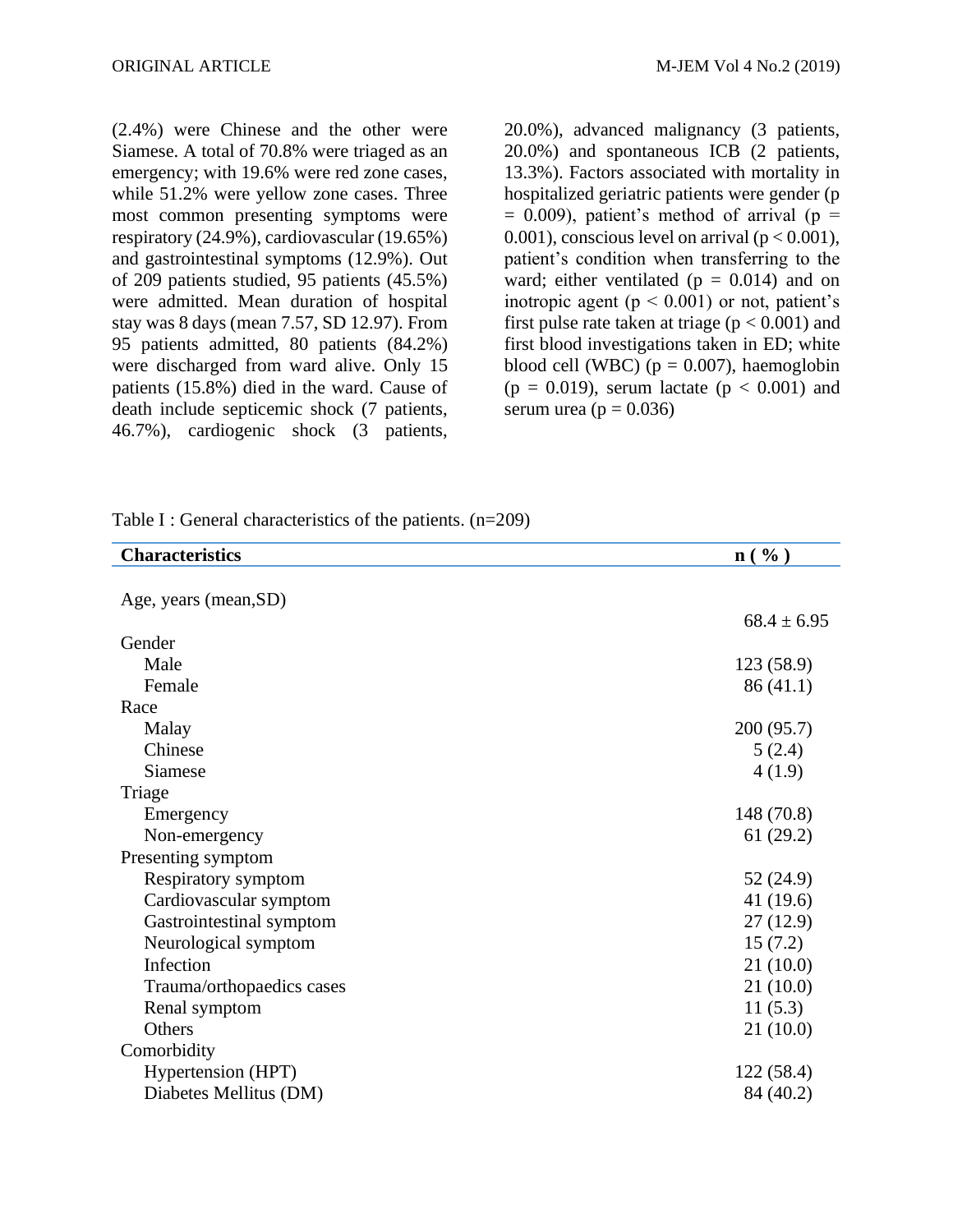| Hyperlipidemia (HPL)                       | 19(9.1)          |
|--------------------------------------------|------------------|
| Ischemic Heart Disease (IHD)               | 29(13.9)         |
| Chronic Kidney Disease (CKD)               | 18(8.6)          |
| Chronic Obstructive Airway Disease (COAD)  | 35(16.7)         |
| Disposition                                |                  |
| Discharge                                  | 114 (54.5)       |
| Admitted                                   | 95(45.5)         |
| Duration of hospital stay, days (mean, SD) | $7.57 \pm 12.97$ |
| Outcome                                    |                  |
| Discharge alive                            | 80 (84.2)        |
| Died in ward                               | 15(15.8)         |
| Cause of death                             |                  |
| Septicemic shock                           | 7(46.7)          |
| Cardiogenic shock                          | 3(20.0)          |
| Advanced malignancy                        | 3(20.0)          |
| Spontaneous ICB                            | 2(13.3)          |

Values are presented as mean  $\pm$  standard deviation or number (%), where appropriate.

| <b>Characteristics</b>     | Alive group<br>$\mathbf{n}(\%)$ | Dead group<br>$\mathbf{n}(\%)$ | $\boldsymbol{P}$ |
|----------------------------|---------------------------------|--------------------------------|------------------|
| Age, years                 | $71.13 \pm 8.37*$               | $68.73 \pm 7.44*$              | >0.95            |
| Gender                     |                                 |                                | 0.009            |
| Male                       | 119(96.7)                       | 4(3.3)                         |                  |
| Female                     | 75(87.2)                        | 11(12.8)                       |                  |
| Method of arrival          |                                 |                                | 0.001            |
| Walk-in                    | 160(95.8)                       | 7(4.2)                         |                  |
| Referred case              | 30(78.9)                        | 8(21.1)                        |                  |
| Ambulance call             | 4(100.0)                        | 0(0.0)                         |                  |
| Conscious level on arrival |                                 |                                | < 0.001          |
| Alert (GCS 15/15)          | 185(95.9)                       | 8(4.1)                         |                  |
| Drowsy (GCS $9-14/15$ )    | 8(80.0)                         | 2(20.0)                        |                  |

Table II : General characteristics of the alive and the dead groups (n=209)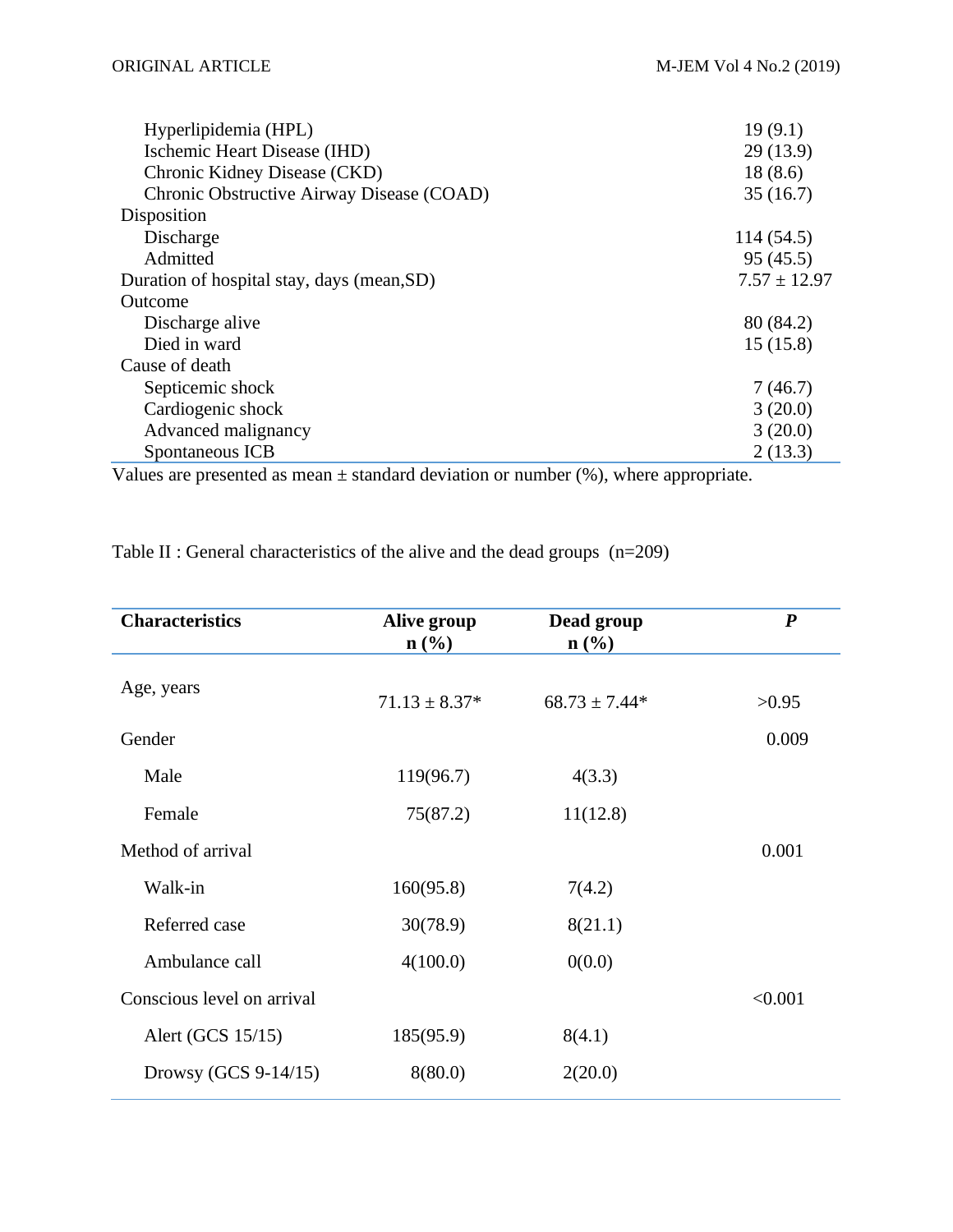| 0(0.0)           | 5(100.0)         |        |
|------------------|------------------|--------|
| 1(100.0)         | 0.000            |        |
|                  |                  |        |
| 111(91.0)        | 11(9.0)          | 0.22   |
| 75(89.3)         | 9(10.7)          | 0.104  |
| 18(94.7)         | 1(5.3)           | >0.95  |
| 27(93.1)         | 2(6.9)           | >0.95  |
| 18(100.0)        | 0(0.0)           | 0.373  |
| 33(94.3)         | 2(5.7)           | >0.95  |
|                  |                  |        |
| 1(33.3)          | 2(66.7)          | 0.014  |
| 1(16.7)          | 5(83.3)          | < 0.01 |
| $7.19 \pm 8.65*$ | $4.27 \pm 3.17*$ | 0.63   |
|                  |                  |        |

\* Mean (SD)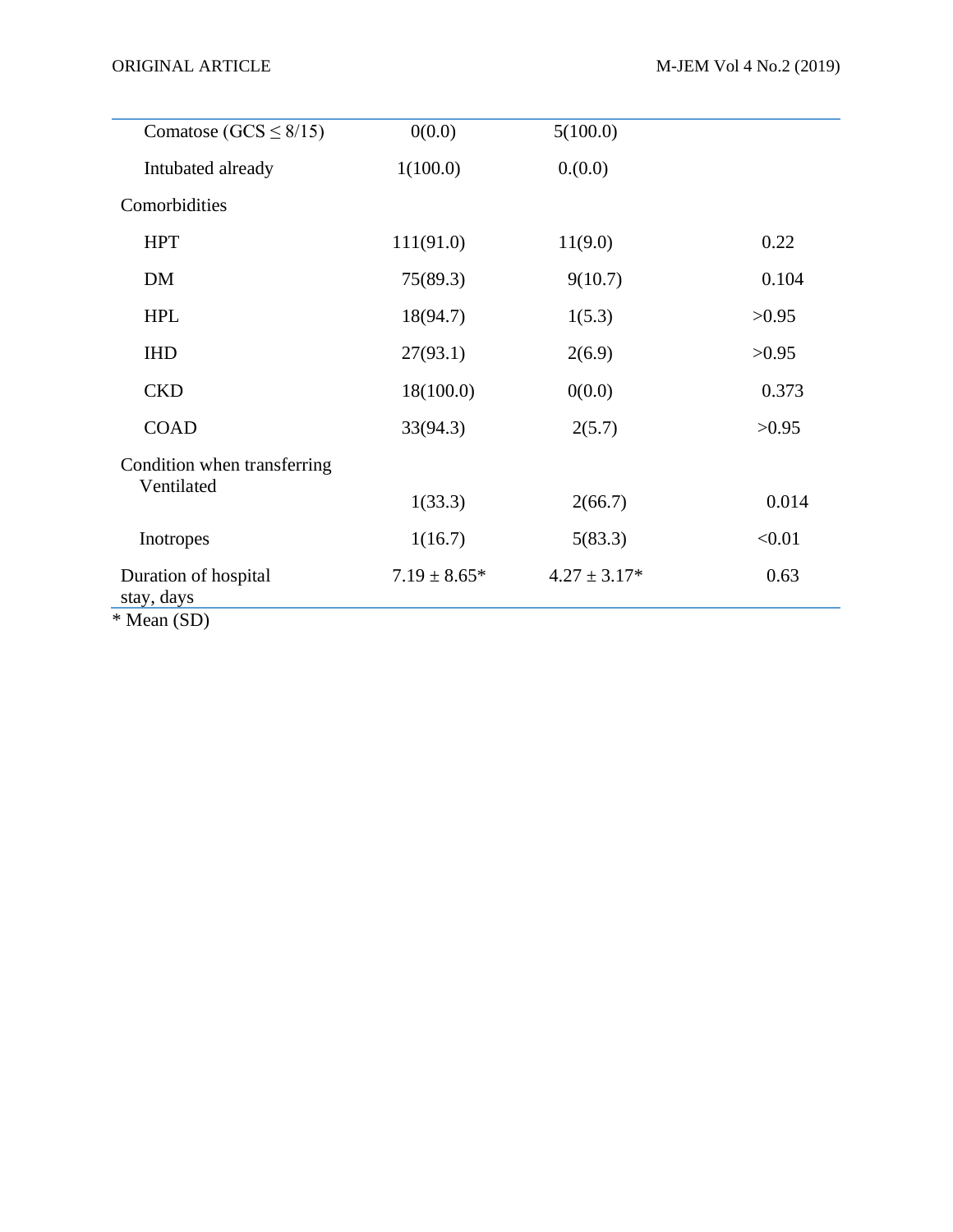| <b>Characteristics</b> | Alive group         | Dead group          | $\boldsymbol{P}$ |
|------------------------|---------------------|---------------------|------------------|
|                        |                     |                     |                  |
| <b>Blood</b> pressure  | $143 \pm 36.15$     | $137.27 \pm 49.84$  | 0.856            |
| Pulse rate             | $93.88 \pm 28.14$   | $106.09 \pm 21.71$  | < 0.001          |
| <b>WBC</b>             | $10.14 \pm 4.69$    | $22.43 \pm 16.99$   | 0.007            |
| Hb                     | $11.35 \pm 2.55$    | $10.78 \pm 2.51$    | 0.019            |
| Platelet               | $227.40 \pm 87.14$  | $322.83 \pm 201.95$ | 0.383            |
| Lactate                | $1.77 \pm 1.25$     | $3.42 \pm 1.53$     | < 0.001          |
| Urea                   | $11.47 \pm 10.16$   | $11.61 \pm 8.34$    | 0.036            |
| Creatinine             | $275.69 \pm 323.68$ | $131.45 \pm 56.73$  | 0.654            |
| Calcium                | $2.10 \pm 0.18$     | $2.08 \pm 0.32$     | 0.739            |
| Albumin                | $37.37 \pm 5.34$    | $32.3 \pm 8.58$     | 0.160            |
| <b>CBS</b>             | $9.92 \pm 5.61$     | $9.50 \pm 4.64$     | 0.121            |

Table III : Vital signs and blood parameters of the alive and the dead groups

# **DISCUSSION**

The mean age of elderly patients attending ED was 68.4 years old, with age range between 60 years old up to 106 years old. Other studies at other countries in Asia had a higher mean of age, 82 years old for study in China<sup>11</sup> and 72.8 years old for study in Singapore16. Most of the geriatric patients attending ED in the current study were due to

emergency causes, corresponds with the previous study from Singapore16, indicates that elderly patients that came to emergency department need to be treated and investigated early and thoroughly.

The three most common presenting symptoms were respiratory symptoms, cardiovascular symptoms and gastrointestinal symptoms. Previous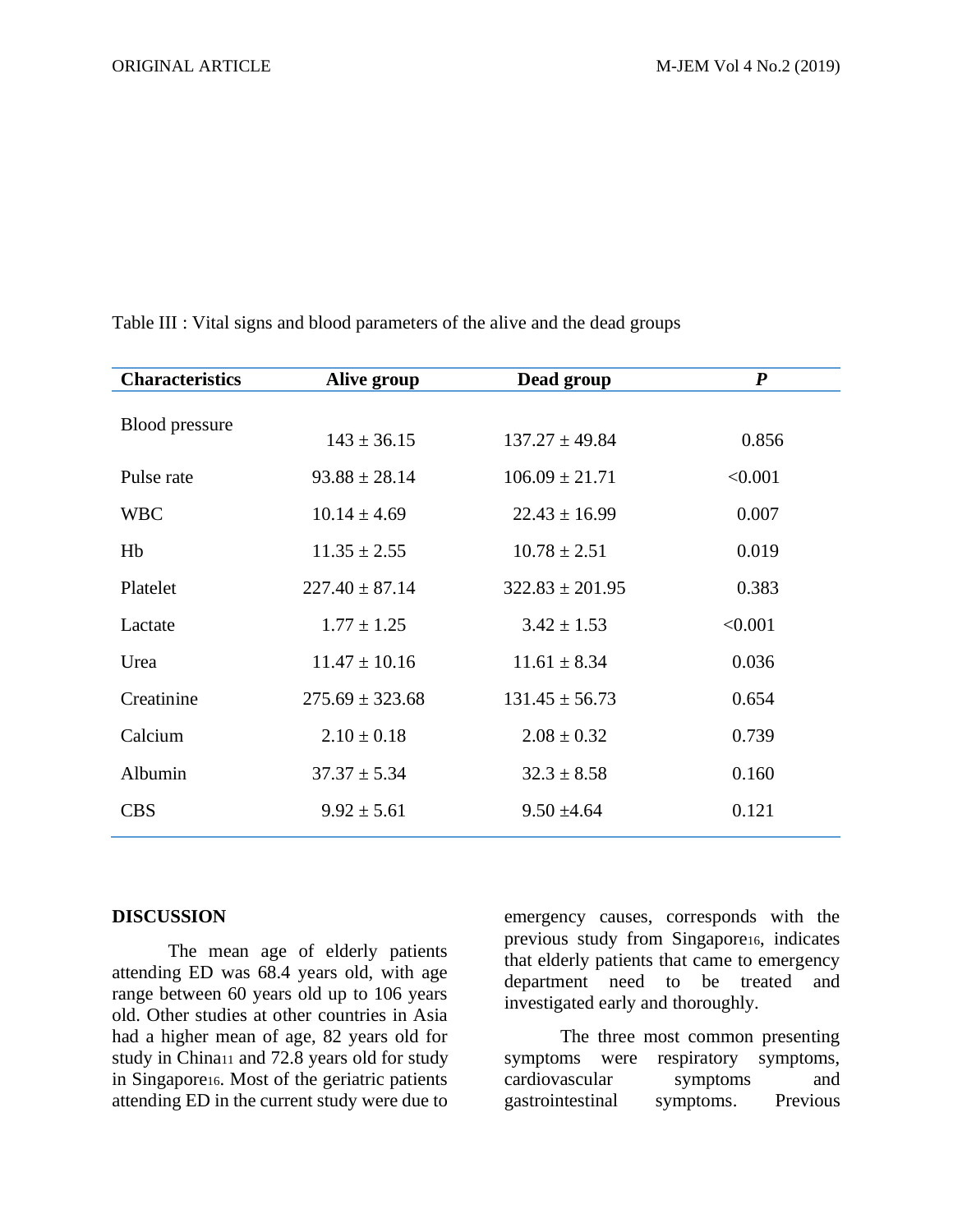international studies have also reported that cardiorespiratory symptoms were the most common cause of hospital visit and admission in elderly patients11,17,14. Cardiovascular symptoms usually related with underlying cardiovascular diseases such as hypertension, hyperlipidemia and ischemic heart disease, where else respiratory symptoms related with underlying chronic lung diseases such as bronchial asthma and chronic obstructive airway disease.

As the current study revealed that most of the geriatric patients came to ED with emergency condition related to the cardiorespiratory problem, thorough investigations and proper integrated management need to be done in ED level. By doing this, we are hoping the outcome of the hospitalised geriatric patients due to cardiorespiratory problem will be better and lower the risk of mortality. In the future, we are expecting more emergency physicians interested in the study of cardiorespiratory emergencies in order to give the best treatment to our special group of patients.

Almost forty-six percent of elderly patients that came to ED end up with hospitalisation with the mean duration of hospital stay were 7.57 days. The previous study from Singapore reported a higher percentage of 63.7% elderly patients hospitalised after attending emergency department16. Mean duration of hospital stay of the geriatric patients were almost similar with the study by Ayaz et al in 2014 with 7.7 days14, while other studies reported the mean duration of  $19.4$  days $17$  and  $16.2$  days $18.$ These differences may be due to severity of the patients' condition during admission and complications of the illness causing prolonged hospitalisation. A study by Bertozzi et al reported delays in recognizing the specific clinical problems, delays in carrying out diagnostic examinations and difficulties in reaching maximum health and

function levels were the factors that prolonged hospitalization in geriatric patients19. A study by Maguire et al in 1986 concluded that advanced age, stroke, confusion and falls as reasons for admission to hospital, incontinence and loss of independence for daily activities as the major factors associated with the prolonged stay in hospital<sub>20</sub>.

The rate of in-hospital mortality was found to be 15.8% in the hospitalized patients. The rate was almost similar with previous studies by Ponzetto et al with 14.9% mortality<sup>13</sup> and Silva et al with 16.4% mortality18. In contrast, a study by Ayaz et al in 2014 reported lower rate with 8.4% mortality14. The difference was due to the exclusion criteria from the study; whereby malignancy, surgery and trauma patients were excluded in the study. Septicemic and cardiogenic shock were the main cause of death in hospitalized geriatric patient in the current study, followed by malignancy and spontaneous intracranial bleed secondary to hypertensive emergency. However, a study by Ponzetto et al reported that malignancy as the most common cause of death, followed by cerebrovascular accident, dementia and cardiovascular disease13. Another study by Sanya et al in 2011 found out the three most common diagnoses at death were stroke, sepsis and lower respiratory tract disease or pneumonia21.

There were multiple risk factors reported from the previous studies regarding the risk factors for mortality in hospitalised geriatric patients13,14,17,18,22. In the current study, comparison of the characteristics of the alive group and dead group demonstrated that gender, patient's method of arrival, conscious level on arrivals, ventilated patients and patients on inotropes were factors that significantly affect mortality in hospitalised geriatric patients. In this study, 12.8% female patients died in the ward, while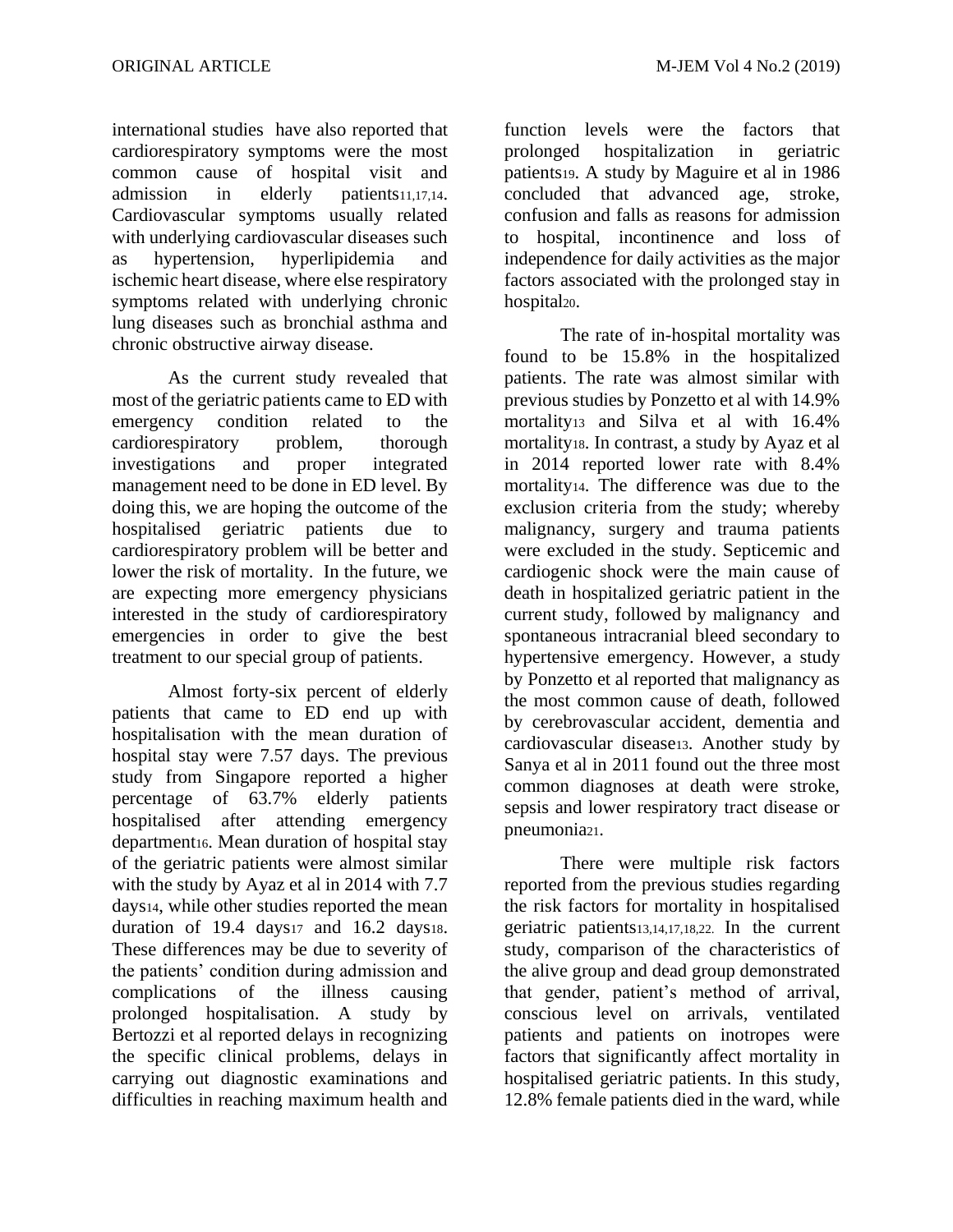male patients only 3.3%. Even though by attendance, male patients were more likely to seek treatment compared to female, female patients had a higher risk of death. In contrast, a study by Rozzini et al reported that one of the factors related to mortality was male gender22. The difference in gender as a risk factor for mortality cannot be explained further as there was no other study comparing gender as the risk factor for mortality in admitted geriatric patients.

Patient's methods of arrival to ED can be either by walking in, referred case by health clinics or district hospitals or brought in by ambulance. In this study, 21.1% of referred case patients died in ward compared to walk-in patients (4.2%). The conscious level on arrival means patient's condition during arrival to emergency department, either alert (GCS 15/15 if in trauma patient), drowsy (GCS 9-14 if in trauma patient), comatose ( $GCS \leq 8$  if in trauma case) or already intubated (usually case referred from other district hospitals). From this study, patients that came to ED in comatose state or drowsy had more risk to die in the ward. Ventilated patients and patients on ionotropic agents were also had a risk of mortality. It can be concluded that elderly patients that were referred from other clinics or hospitals, drowsy or comatose during arrival, ventilated and on ionotropic agents had higher risk of mortality. No previous study has reported regarding these parameters, so these results can be used to predict patients' outcome once they step into ED.

Regarding initial vital signs and blood parameters taken in ED, it can be concluded that pulse rate, total white blood cell, hemoglobin, serum lactate and serum urea level were the significant associated factors for mortality in hospitalised geriatric patients. Mean pulse rate in the dead group

was  $106.09 \pm 21.71$  beats per minute (bpm), which means tachycardia of more than 100 bpm represents a higher risk of mortality. Regarding blood parameters, patient came with sepsis with high WBC had a high risk of mortality. Mean haemoglobin level in the dead group was  $10.78 \pm 2.51$ , correlates with the study by Ponzetto et al, reported that haemoglobin level  $< 11$  g/dl associated with mortality13. Serum lactate also had a significant finding, serum lactate more than 2 had a higher risk of mortality. Other studies mentioned hypoalbuminemia and high serum creatinine level as the associated factors of mortality13,14,17,18,22.. Unfortunately, the results were not significant in this study. It may be due to the limited number of total patients studied, especially from the dead group, causing the difference in findings. More studies are needed in this perspective in order to make further comparisons.

In the current study, it was concluded that advanced age, duration of hospital stay and comorbidities were not the associated factors of mortality in admitted geriatric patients. The mean duration of hospital stay in the dead group was shorter than the alive group. A study by Ayaz et al in 2014 reported that duration of hospital stay also did not affect mortality. They also reported that presence of at least one comorbidity is associated with mortality, but specific comorbidities did not affect mortality except for diabetes mellitus, malignant diseases and liver cirrhosis14. In the current study, comorbidity did not affect mortality. It may be because of the illness itself causing mortality, not the underlying medical problem. For example, from 15 dead patients, three of them had no comorbidity, yet they died due to UGIB (upper gastrointestinal bleed), intracranial bleed and malignancy (breast cancer).

### **CONCLUSION**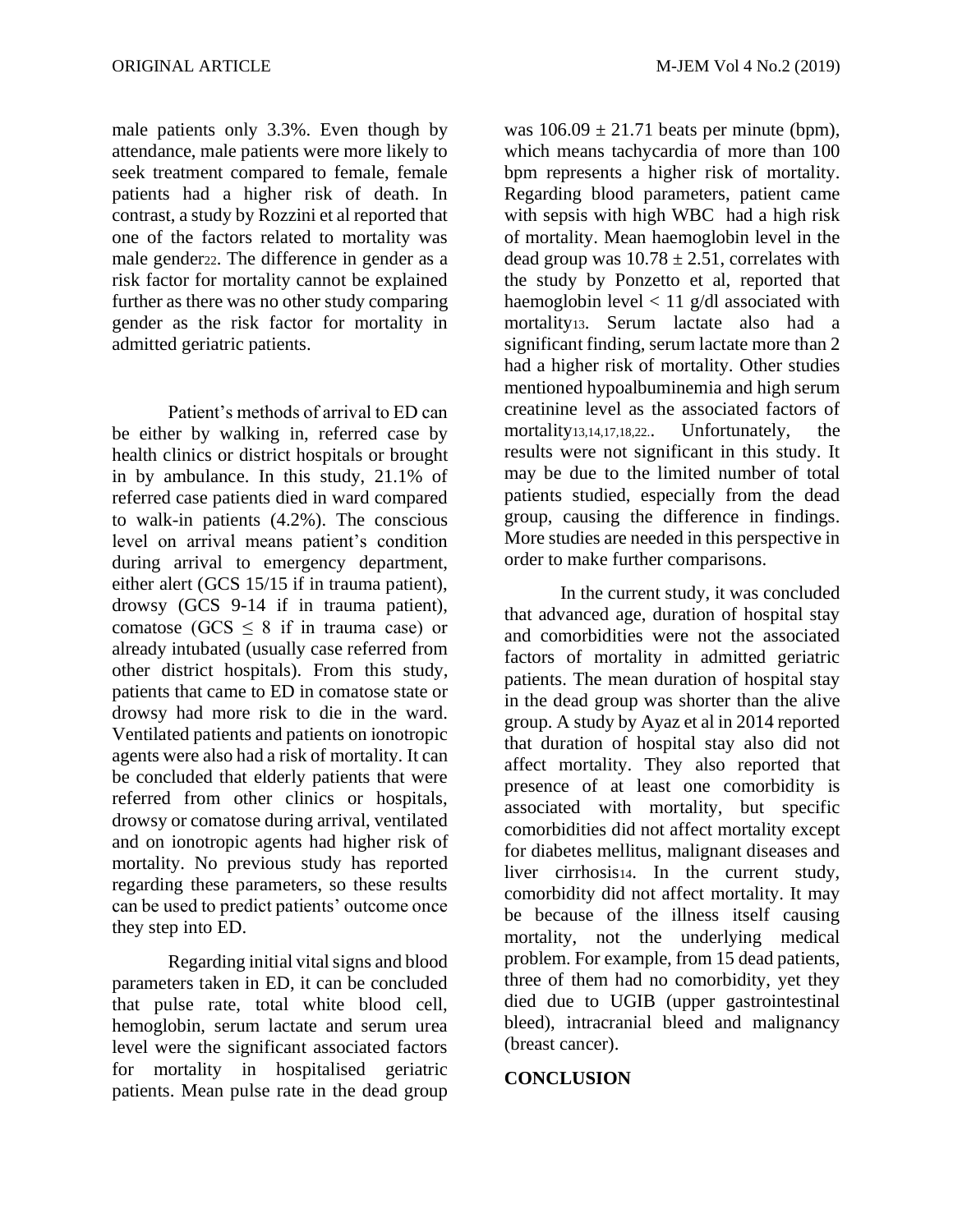Majority of the geriatric patients attending ED Hospital USM were triaged as emergency cases and cardiorespiratory cases were the most common presenting symptoms. Gender, patient's method of arrival, conscious level on arrival, ventilated, on inotropic agent, tachycardia, high white blood cell, low haemoglobin and high lactate level are the factors associated with mortality in hospitalised geriatric patients. It is important to look for these associated factors to give the best treatment for this special group. A multi-centre, larger sample size study should be conducted to improve the accuracy regarding the associated factors of mortality in hospitalised geriatric patients.

# **ACKNOWLEDGEMENTS**

Praise to Allah S.W.T, the Most Beneficent, the Most Merciful, whose blessings has helped me throughout the whole study. I would like to express my deepest appreciation to the following individuals for all their efforts in making this study a success:

Professor Dr Nik Hisamuddin Nik Ab. Rahman, my supervisor, Head of Department, Emergency Department, Hospital USM, for all his guidance from the beginning of this research, until completion of this dissertation.

Dr Siti Azrin binti Ab Hamid, my co-supervisor, from Unit of Biostatistics and Research Methodology, HUSM, for her patience and guidance especially on statistical analysis.

# **REFERENCES**

- 1. Karim H. The elderly in Malaysia: demographic trends. Medical Journal of Malaysia. 1997;52:206-12.
- 2. United Nations Department of Economic and Social Affairs Population Division. World Population Prospects, the 2015 Revision 2015 [cited 2016 7 November]. Available from: [http://www.un.org/en/development/desa/population/events/other/10/index.shtml.](http://www.un.org/en/development/desa/population/events/other/10/index.shtml)
- 3. Department of Statistics Malaysia. Selected Demographic Estimates Malaysia 2016 2016 [cited 2016 2 December]. Available from: [https://www.dosm.gov.my/v1/index.php?r=column/ctheme.](https://www.dosm.gov.my/v1/index.php?r=column/cthemeByCat&cat=397&bul_id=WVVQUnYrZkRwK1k1QXZMbEpuV1hNUT09&menu_id=L0pheU43NWJwRWVSZklWdzQ4TlhUUT)
- 4. Ellis G, Marshall T, Ritchie C. Comprehensive geriatric assessment in the emergency department. Clinical interventions in aging. 2014;9:2033.
- 5. Samaras N, Chevalley T, Samaras D, Gold G. Older patients in the emergency department: a review. Annals of emergency medicine. 2010;56(3):261-9.
- 6. Nemec M, Koller MT, Nickel CH, Maile S, Winterhalder C, Karrer C, et al. Patients Presenting to the Emergency Department With Non-specific Complaints: The Basel Nonspecific Complaints (BANC) Study. Academic emergency medicine. 2010;17(3):284-92.
- 7. Mafauzy M. The problems and challenges of the aging population of Malaysia. Malaysian Journal of Medical Sciences. 2000;7(1):1-3.
- 8. Ambigga KS, Ramli AS, Suthahar A, Tauhid N, Clearihan L, Browning C. Bridging the gap in ageing: Translating policies into practice in Malaysian Primary Care. Asia Pacific family medicine. 2011;10(1):2.
- 9. Forsyth D, Chia Y. How should Malaysia respond to its ageing society. Med J Malaysia. 2009;64(1):46-50.
- 10. Jh P. Geriatric Practice in Malaysia:. Issues and Challenges. Med J Malaysia. 1997;52(3).